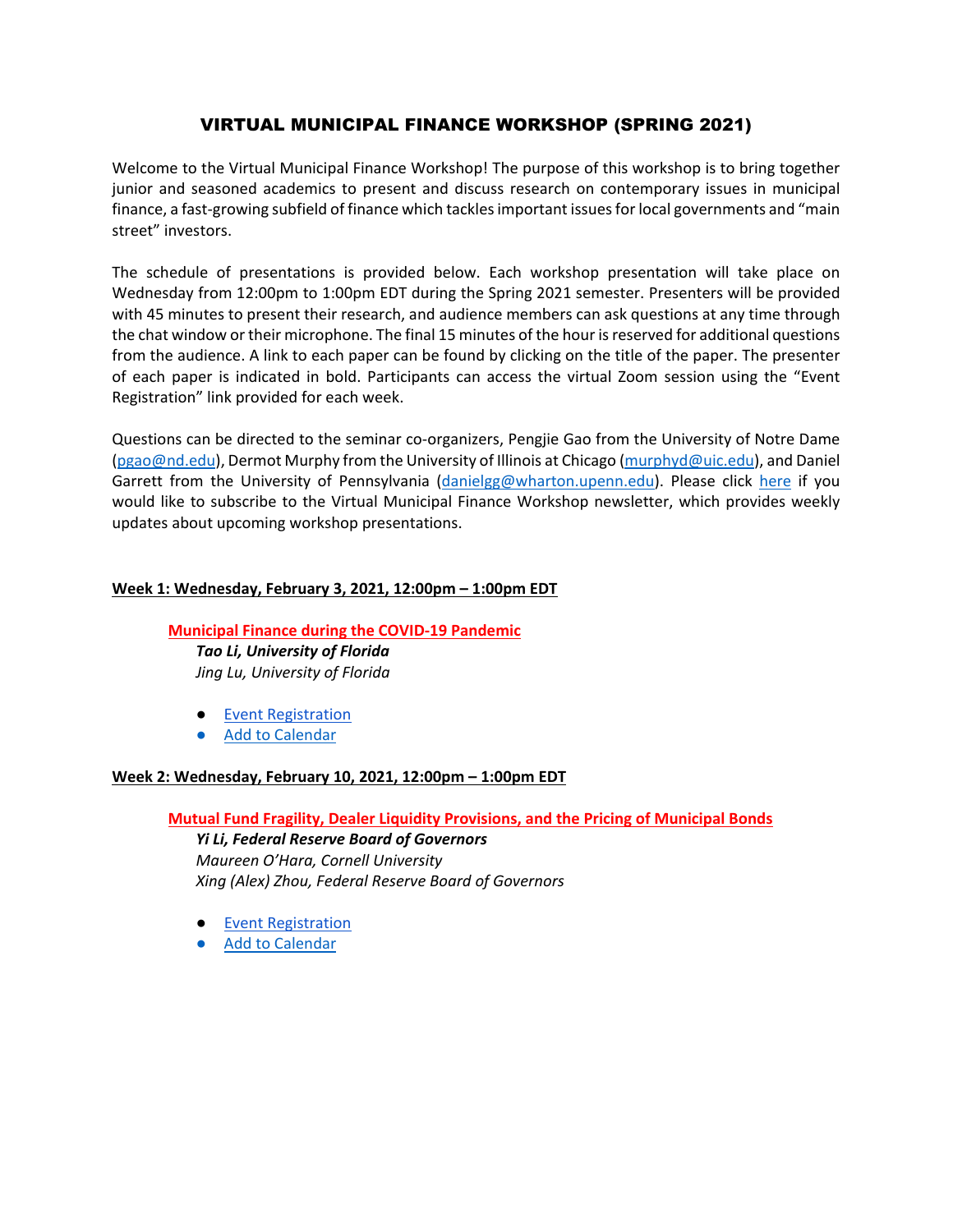### **Week 3: Wednesday, February 17, 2021, 12:00pm – 1:00pm EDT**

**The Option Value of Municipal Liquidity: Evidence from Federal Lending Cutoffs during COVID-19**

*Andrew Haughwout, Federal Reserve Bank of New York Benjamin Hyman, Federal Reserve Bank of New York Or Shachar, Federal Reserve Bank of New York*

- [Event Registration](https://www.google.com/url?q=https://notredame.zoom.us/meeting/register/tJ0sdOGprjMqHNHPe_uyPCY6LtEnMpPRgz2a&sa=D&source=calendar&ust=1612042669956000&usg=AOvVaw1mOaAfbOPSfuzbOAzaMknY)
- [Add to Calendar](https://calendar.google.com/event?action=TEMPLATE&tmeid=cHZlMjl1Nm1lNWthYjdoY3E5MW1saGdmZGcgbmQuZWR1X3Eyc3R0aWRmazBoOWo3NnNzbm01cG5oMGY0QGc&tmsrc=nd.edu_q2sttidfk0h9j76ssnm5pnh0f4%40group.calendar.google.com)

#### **Week 4: Wednesday, February 24, 2021, 12:00pm – 1:00pm EDT**

**[Should Governments Prohibit Negotiated Sales of Municipal Bonds?](https://mendoza.nd.edu/wp-content/uploads/2021/01/4-Muni_VMFC.pdf)**

*Dario Cestau, IE Business School Richard C. Green, Carnegie Mellon University Burton Hollifield, Carnegie Mellon University Norman Schürhoff, University of Lausanne, SFI, CEPR*

- [Event Registration](https://www.google.com/url?q=https://notredame.zoom.us/meeting/register/tJwuce6opj8iG9SbTCgvPYbulKOTX5T_v6A8&sa=D&source=calendar&ust=1612042669956000&usg=AOvVaw0N2k98-CeD4iRwbS4iyEi0)
- [Add to Calendar](https://calendar.google.com/event?action=TEMPLATE&tmeid=cW1odXVkbHZjaG9lbnNsMXFnNGkzbWVicTQgbmQuZWR1X3Eyc3R0aWRmazBoOWo3NnNzbm01cG5oMGY0QGc&tmsrc=nd.edu_q2sttidfk0h9j76ssnm5pnh0f4%40group.calendar.google.com)

#### **Week 5: Wednesday, March 3, 2021, 12:00pm – 1:00pm EDT**

**[Direct vs. Indirect Federal Bond Subsidies: New Evidence on Cost of Capital](https://mendoza.nd.edu/wp-content/uploads/2021/01/5-Direct-vs.-Indirect-Subsidies-October-2020.pdf)**

*Martin J. Luby, University of Texas at Austin Peter Orr, Intuitive Analytics Richard Ryffel, Washington University in St. Louis*

- [Event Registration](https://www.google.com/url?q=https://notredame.zoom.us/meeting/register/tJwrdemtrzIvGdzpM0vagbDWsTjU1HbbvWvs&sa=D&source=calendar&ust=1612042675642000&usg=AOvVaw3jhlbSchyuI2JffBdXQESy)
- [Add to Calendar](https://calendar.google.com/event?action=TEMPLATE&tmeid=Z2hramx1cnM3OXZibm1mMGpicnFkMW1zcGsgbmQuZWR1X3Eyc3R0aWRmazBoOWo3NnNzbm01cG5oMGY0QGc&tmsrc=nd.edu_q2sttidfk0h9j76ssnm5pnh0f4%40group.calendar.google.com)

#### **Week 6: Wednesday, March 10, 2021, 12:00pm – 1:00pm EDT**

## **[How Does Local Government Financing Affect Bond Market in China: Evidence from Municipal](https://mendoza.nd.edu/wp-content/uploads/2021/01/6-MCB-December-2020.pdf)  [Corporate Bond](https://mendoza.nd.edu/wp-content/uploads/2021/01/6-MCB-December-2020.pdf)**

*Keqi Chen, Tsinghua University Yi Huang, The Graduate Institute of Geneva Kathy Yuan, London School of Economics and Political Science Hao Zhou, Tsinghua University*

- [Event Registration](https://www.google.com/url?q=https://notredame.zoom.us/meeting/register/tJEqdu2gqDopGNQcXXzn61Aqc5kRiylOJ7Hl&sa=D&source=calendar&ust=1612042728261000&usg=AOvVaw2MIowzQ1L8RXALDtjA2Crt)
- [Add to Calendar](https://calendar.google.com/event?action=TEMPLATE&tmeid=MTE3NWM2OXJoYnM2NG80M3ByYzhraTNva2MgbmQuZWR1X3Eyc3R0aWRmazBoOWo3NnNzbm01cG5oMGY0QGc&tmsrc=nd.edu_q2sttidfk0h9j76ssnm5pnh0f4%40group.calendar.google.com)